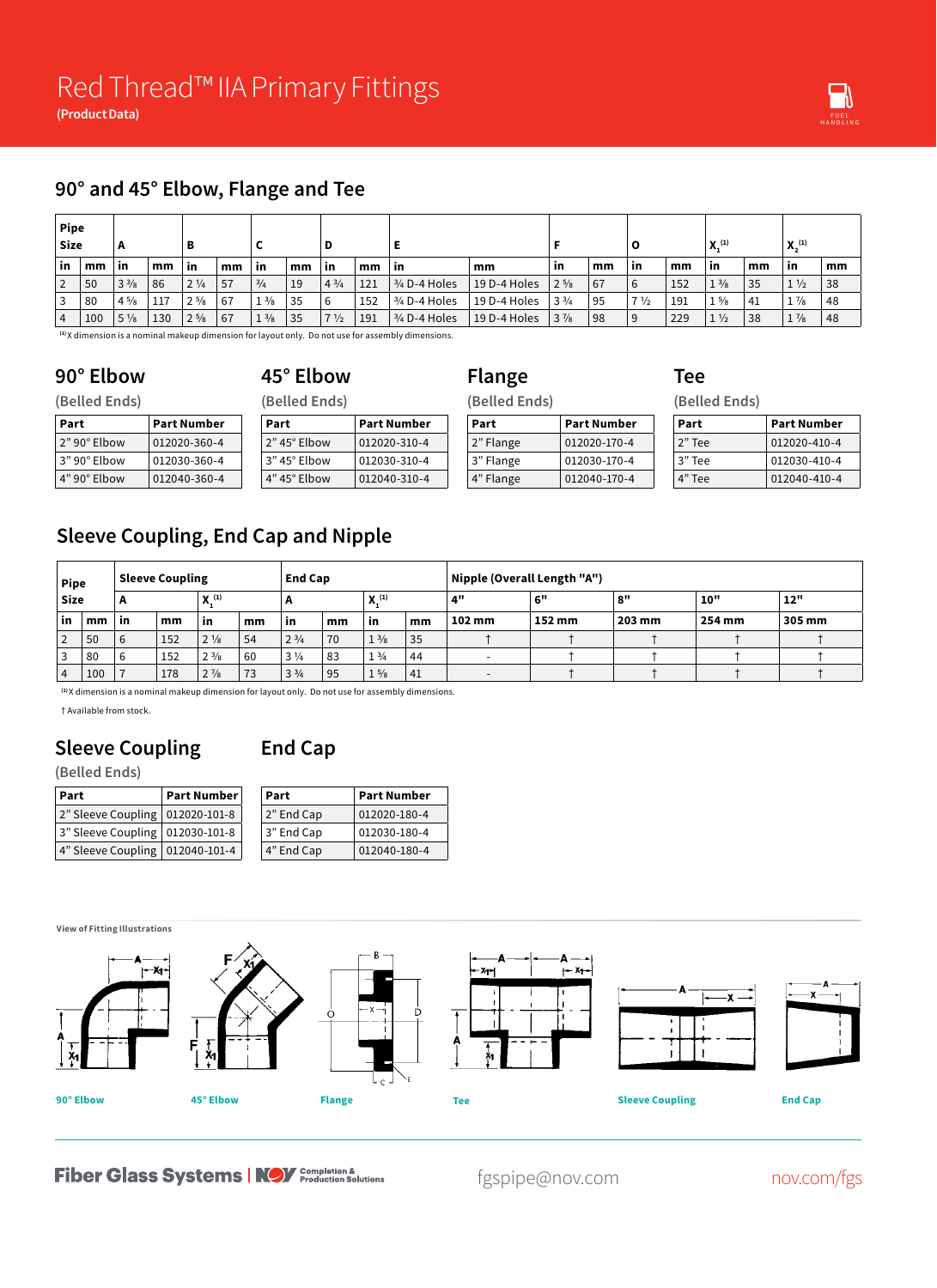| <b>Pipe</b> |     | <b>Bell x Male</b> |     |    |     | <b>Spigot x Male</b> |      |                | <b>Bell x Female</b> |                |     |                | <b>Spigot x Female</b> |                |        |                |     |                |     |
|-------------|-----|--------------------|-----|----|-----|----------------------|------|----------------|----------------------|----------------|-----|----------------|------------------------|----------------|--------|----------------|-----|----------------|-----|
| <b>Size</b> |     | A                  |     | в  |     | $\mathbf{Y}^{(1)}$   |      | A              |                      |                | A   |                | X <sub>1</sub> (1)     |                | в<br>A |                |     |                |     |
| <b>in</b>   | mm  | l in               | mm  | in | mm  | -in                  | mm   | in             | mm                   | <b>in</b>      | mm  | -in            | mm                     | in             | mm     | in             | mm  | in             | mm  |
|             | 50  | $4\frac{1}{4}$     | 108 | 2  | 51  | $1\frac{3}{8}$       | 35   | $3\frac{5}{8}$ | 92                   |                | 51  | $3\frac{1}{2}$ | 89                     | $1\frac{3}{8}$ | 35     | $3\frac{7}{8}$ | 98  | $2\frac{1}{8}$ | 54  |
|             | 80  | $5\frac{1}{2}$     | 140 |    | 76  | $1\frac{5}{8}$       | ` 41 | $4\frac{5}{8}$ | 117                  |                | 76  | $4\frac{1}{2}$ | 114                    | $1\frac{5}{8}$ | 41     | $4\frac{3}{4}$ | 121 | $3\frac{1}{8}$ | 79  |
| 4           | 100 | $5\frac{1}{2}$     | 140 | 4  | 102 | $1\frac{1}{2}$       | 38   | $4\frac{7}{8}$ | 124                  | $\overline{ }$ | 102 | $4\frac{1}{2}$ | 114                    | $1\frac{1}{2}$ | 38     | $4\frac{7}{8}$ | 124 | $4\frac{1}{8}$ | 105 |

**Threaded Adapter(2) - NPT Thread**

**(1)** X dimension is a nominal makeup dimension for layout only. Do not use for assembly dimensions.

#### **Bell x Male (BxM) Bell x Female (BxF) Spigot x Male (SxM) Spigot x Female (SxF)**

| Part   | <b>Part Number</b> | Part     | <b>Part Number</b> |  |  |
|--------|--------------------|----------|--------------------|--|--|
| 2" BxM | 012020-191-4       | $2"$ BxF | 012020-194-4       |  |  |
| 3" BxM | 012030-191-4       | 3" BxF   | 012030-194-4       |  |  |
| 4" BxM | 012040-191-4       | 4" BxF   | 012040-194-4       |  |  |

## **Reducer Bushing**

| <b>Pipe Size</b>           |                 | A               |    | $X^{(1)}$      |         |  |  |
|----------------------------|-----------------|-----------------|----|----------------|---------|--|--|
| in                         | mm              | in              | mm | in             | mm      |  |  |
| $2 \times 1$               | $50 \times 25$  | $1 \frac{3}{4}$ | 44 | $\star$        | $\star$ |  |  |
| $2 \times 1$ $\frac{1}{4}$ | $50 \times 32$  | $\overline{2}$  | 51 | $\star$        | $\star$ |  |  |
| $2 \times 1 \frac{1}{2}$   | $50 \times 40$  | $1 \frac{3}{4}$ | 44 | $\star$        | $\star$ |  |  |
| 3x2                        | 80 x 50         | $2\frac{1}{4}$  | 57 | $1\frac{1}{2}$ | 38      |  |  |
| 4x3                        | $100 \times 80$ | $2^{3/8}$       | 60 | $1\frac{7}{8}$ | 48      |  |  |

**(1)** X dimension is a nominal makeup dimension for layout only. Do not use for assembly dimensions.

\* Also available with British Standard Threads. Specify when ordering.

| Part                                | <b>Part Number</b> |  |  |  |  |
|-------------------------------------|--------------------|--|--|--|--|
| 2" x 1" Female NPT                  | 012020-233-4       |  |  |  |  |
| $2"$ x 1 $\frac{1}{4}$ " Female NPT | 012020-232-4       |  |  |  |  |
| $2"$ x 1 1/2" Female NPT            | 012020-231-4       |  |  |  |  |
| 3" x 2" Red. Bushing                | 012030-231-4       |  |  |  |  |
| 4" x 3" Red. Bushing                | 012040-231-4       |  |  |  |  |

#### **Part Part Number**

| rar L    | Part Number  |  |  |  |  |  |
|----------|--------------|--|--|--|--|--|
| $2"$ SxM | 012020-192-4 |  |  |  |  |  |
| 3" SxM   | 012030-192-4 |  |  |  |  |  |
| 4" SxM   | 012040-192-4 |  |  |  |  |  |

| <b>Pipe Size</b>                 |    | A                           |    | в  |     | $X^{(1)}$ |    |  |
|----------------------------------|----|-----------------------------|----|----|-----|-----------|----|--|
| in                               | mm | in                          | mm | in | mm  | in        | mm |  |
| $2 \times 1 \frac{1}{2}$ 50 x 40 |    | $\frac{1}{2}$ $\frac{7}{8}$ | 73 | 4  | 102 |           | 25 |  |

| Part                  | <b>Part Number</b> |  |  |  |
|-----------------------|--------------------|--|--|--|
| 2" x 11/2" Female NPT | 012020-516-4       |  |  |  |

#### **Nipple**

**Saddle**

| Part              | <b>Part Number</b> |
|-------------------|--------------------|
| $2"$ x 4"         | 012020-004-5       |
| $2" \times 6"$    | 012020-006-5       |
| $2" \times 8"$    | 012020-008-5       |
| $2" \times 10"$   | 012020-010-5       |
| $2"$ x 12"        | 012020-012-5       |
| $3" \times 6"$    | 012030-006-5       |
| $3" \times 8"$    | 012030-008-5       |
| $3'' \times 10''$ | 012030-010-5       |
| $3'' \times 12''$ | 012030-012-5       |

| Part            | <b>Part Number</b> |
|-----------------|--------------------|
| $4" \times 6"$  | 012040-006-4       |
| $4" \times 8"$  | 012040-008-4       |
| $4" \times 10"$ | 012040-010-4       |
| $4" \times 12"$ | 012040-012-4       |



# **Fiber Glass Systems | NOV** Completion &

| Part   | <b>Part Number</b> |
|--------|--------------------|
| 2" SxF | 012020-195-4       |
| 3" SxF | 012030-195-4       |
| 4" SxF | 012040-195-4       |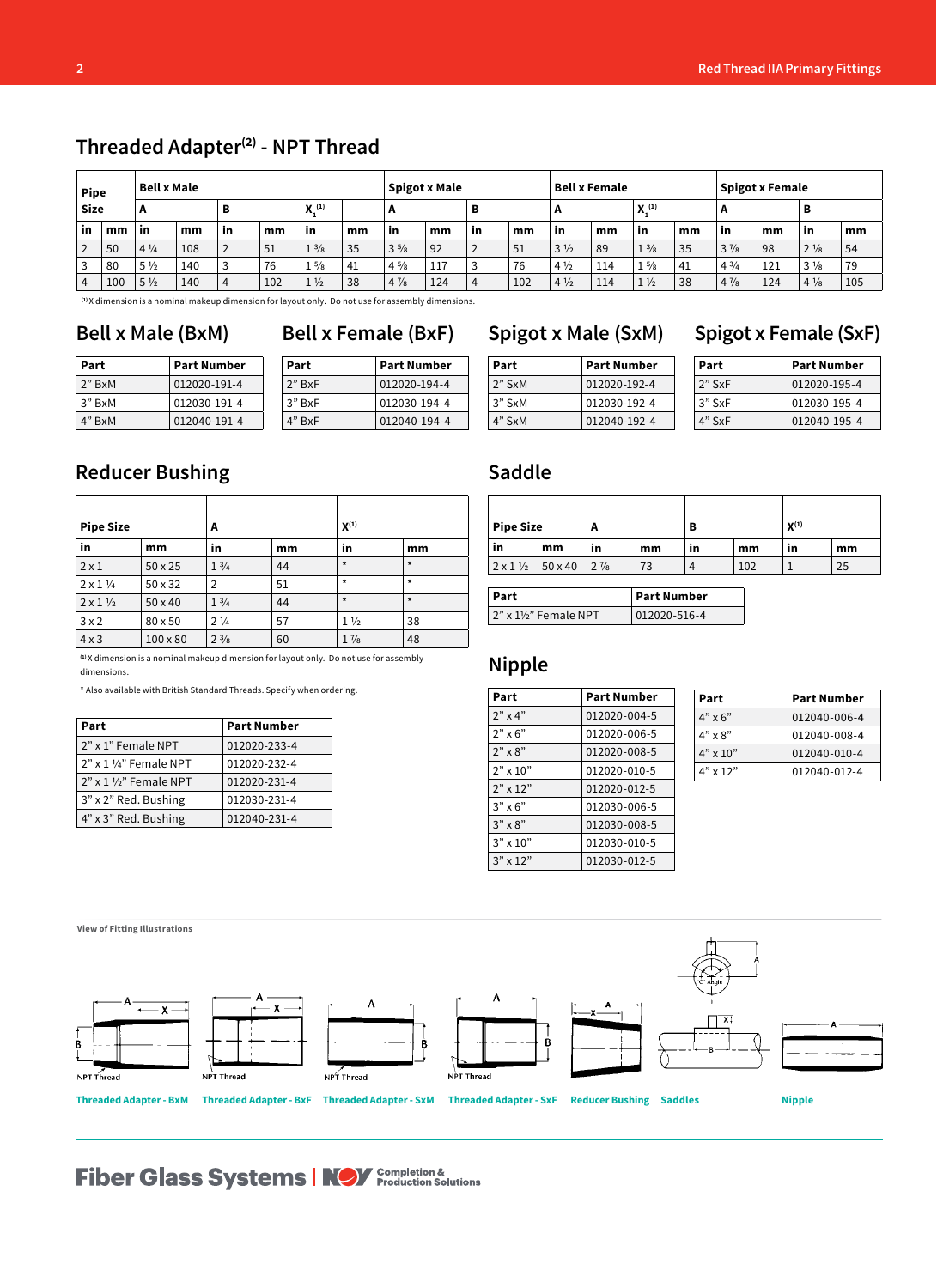# Secondary Containment Fittings

#### **90°, 45° Elbow, Tee, Sleeve Coupling, Termination Fitting**

| <b>Pipe Size</b> |     | A              |     | в  |     |           |     | D         |     |                |     |                |    | u              |     |
|------------------|-----|----------------|-----|----|-----|-----------|-----|-----------|-----|----------------|-----|----------------|----|----------------|-----|
| <b>in</b>        | mm  | <b>in</b>      | mm  | in | mm  | <b>in</b> | mm  | <b>in</b> | mm  | ้ in           | mm  | -in            | mm | in             | mm  |
|                  | 80  | b              | 152 |    | 178 | 14        | 356 | ر         | 76  | $2\frac{1}{2}$ | 64  | $2\frac{1}{2}$ | 64 | 8              | 203 |
|                  | 100 | $7\frac{1}{2}$ | 191 |    | 203 | 14        | 356 |           | 76  |                | 76  | 2 <sub>2</sub> | 64 | $8\frac{1}{2}$ | 216 |
|                  | 150 | ۰              | 203 | 9  | 229 | 16        | 406 | 4         | 102 |                | 102 | J              | 76 | 11             | 279 |

#### **90° Elbow 45° Elbow Tee**

| Part                        | Part Number  |
|-----------------------------|--------------|
| 3" 90° SC Elbow             | 012030-360-3 |
| $4"$ 90 $^{\circ}$ SC Flbow | 012040-360-3 |
| $6"$ 90 $^{\circ}$ SC Elbow | 012060-360-9 |

**(with NPT TAP)**

| Part              | <b>Part Number</b> |
|-------------------|--------------------|
| 3" 45° SC Elbow   | 012030-310-3       |
| 4" 45° SC Elbow   | 012040-310-3       |
| $6"$ 45° SC Elbow | 012060-310-9       |

**Part Part Number** 3" x 2" WITH 3/4 NPT Tap 012030-236-3

**Termination Fitting**

| Part      | <b>Part Number</b> |  |  |  |
|-----------|--------------------|--|--|--|
| 3" SC Tee | 012030-410-3       |  |  |  |
| 4" SC Tee | 012040-410-3       |  |  |  |
| 6" SC Tee | 012060-410-9       |  |  |  |

**Part Part Number** 3" x 2" Without Tap 012030-235-3

**Termination Fitting**

**(without TAP)**

### **Sleeve Coupling**

| Part                  | <b>Part Number</b> |
|-----------------------|--------------------|
| 3" SC Sleeve Coupling | 012030-101-3       |
| 4" SC Sleeve Coupling | 012040-101-3       |
| 6" SC Sleeve Coupling | 012060-101-9       |

### **Sleeve Coupling**

**(One-peice, scarfed O.D.)**

| <b>Pipe Size</b> |     | $X^{(1)}$<br>А |     |                |    |
|------------------|-----|----------------|-----|----------------|----|
| in               | mm  | in             | mm  | in             | mm |
|                  | 50  | ć              | 127 | $2\frac{1}{8}$ | 54 |
|                  | 80  | 6              | 152 | $2\frac{3}{8}$ | 60 |
|                  | 100 | ь              | 152 | $2\frac{7}{8}$ | 73 |

| Part                  | <b>Part Number</b> |
|-----------------------|--------------------|
| 2" SC Sleeve Coupling | 012020-101-9       |
| 3" SC Sleeve Coupling | 012030-101-9       |
| 4" SC Sleeve Coupling | 012040-101-9       |

**(1)** X dimension is a nominal makeup dimension for layout only. Do not use for assembly dimensions.

#### **View of Fitting Illustrations**



#### 4" x 3" WITH 3/4 NPT Tap 012040-236-3 6" x 4" WITH 3/4 NPT Tap 012060-234-7 4" x 3" Without Tap 012040-235-3 6" x 4" Without Tap 012060-235-9

#### **Threaded Adapter**

**(Bell x Male, scarfed O.D.)**

| <b>Pipe Size</b> | A   |                | в   |                | $X^{(1)}$ |                |    |
|------------------|-----|----------------|-----|----------------|-----------|----------------|----|
| in               | mm  | in             | mm  | in             | mm        | in             | mm |
| $\overline{2}$   | 50  | $4\frac{1}{4}$ | 108 | $\overline{2}$ | 51        | $1\frac{3}{8}$ | 35 |
| 3                | 80  | $5\frac{1}{2}$ | 140 | 3              | 76        | $1\frac{5}{8}$ | 41 |
| 4                | 100 | $5\frac{1}{2}$ | 140 | 4              | 102       | $1\frac{1}{2}$ | 38 |

| Part                      | <b>Part Number</b> |
|---------------------------|--------------------|
| 2" B x M Threaded Adapter | 002020-191-7       |
| 3" B x M Threaded Adapter | 002030-191-7       |
| 4" B x M Threaded Adapter | 002040-191-7       |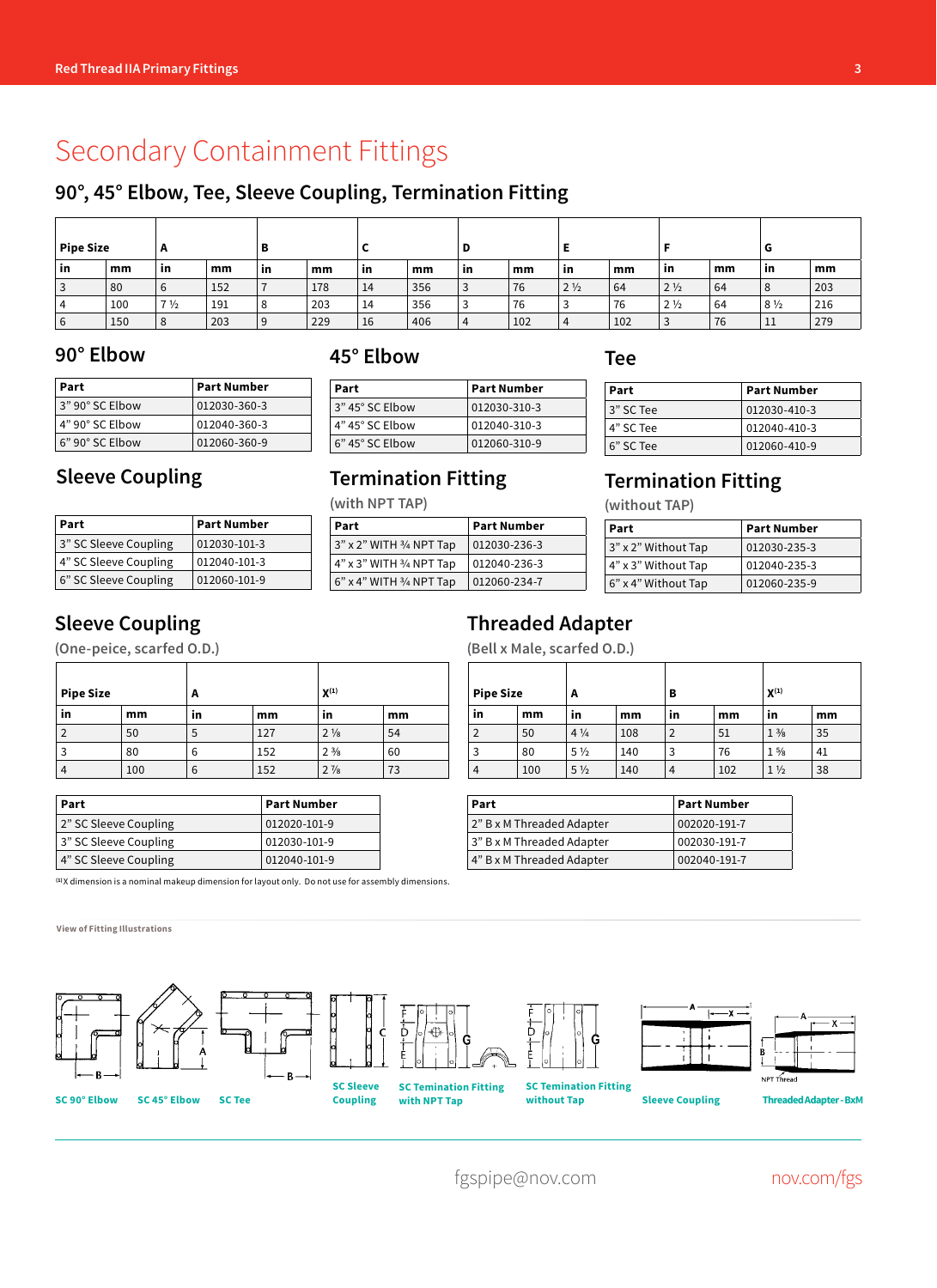## **Crossover 45° Elbow, Crossover Tee, Crossover Nipple**

| <b>Crossover 45</b>    |     |                          | <b>Crossover Tee</b> |                |           |           | Crossover Nipple (Overall Length "C") |                          |     |        |        |
|------------------------|-----|--------------------------|----------------------|----------------|-----------|-----------|---------------------------------------|--------------------------|-----|--------|--------|
| <b>Pipe Size</b><br>A1 |     | A2<br>B1                 |                      |                | <b>B2</b> |           |                                       | 6"                       | 8"  |        |        |
| in                     | mm  | in                       | mm                   | in             | mm        | <b>in</b> | mm                                    | in                       | mm  | 152 mm | 203 mm |
| 3                      | 80  |                          | 152                  | $4^{3}/4$      | 121       |           | 178                                   | $5\frac{1}{2}$           | 140 |        |        |
| 4                      | 100 | 7 <sub>2</sub>           | 191                  | $5\frac{1}{2}$ | 140       |           | 203                                   | $6\frac{3}{8}$           | 162 |        |        |
| 6                      | 150 | $\overline{\phantom{0}}$ |                      |                |           | -         |                                       | $\overline{\phantom{a}}$ | -   |        |        |

**†** Available from stock.

## **Crossover 45° Elbow Crossover Tee**

| Part                | <b>Part Number</b> |
|---------------------|--------------------|
| 3" 45° SC Crossover | 012030-311-3       |
| 4" 45° SC Crossover | 012040-311-3       |

| Part                | <b>Part Number</b> |  | $\frac{1}{3}$ " x 6" Cros |
|---------------------|--------------------|--|---------------------------|
| 3" SC Crossover Tee | 012030-411-3       |  | 4" x 6" Cro:              |
| 4" SC Crossover Tee | 012040-411-3       |  | $6"$ x $8"$ Cros          |

#### **Crossover Nipple**

**(Scarf both ends)**

| Part                                    | <b>Part Number</b> |
|-----------------------------------------|--------------------|
| 3" x 6" Crossover Nipple   012030-006-7 |                    |
| 4" x 6" Crossover Nipple   012040-006-7 |                    |
| 6" x 8" Crossover Nipple   012060-008-7 |                    |

# **Ruducer Bushing**

**(Scarfed O.D.)**

| <b>Pipe Size</b> |                 | A              |    | $X^{(1)}$      |    |  |
|------------------|-----------------|----------------|----|----------------|----|--|
| in               | mm              | <b>in</b>      | mm | in             | mm |  |
| 3x2              | 80 x 50         | $2\frac{1}{4}$ | 57 | $1\frac{1}{2}$ | 38 |  |
| $4 \times 3$     | $100 \times 80$ | $2\frac{3}{8}$ | 60 | $1\frac{7}{8}$ | 48 |  |

**(1)** X dimension is a nominal makeup dimension for layout only. Do not use for assembly dimensions.

| Part                    | <b>Part Number</b> |
|-------------------------|--------------------|
| 3" x 2" Reducer Bushing | 012030-231-7       |
| 4" x 3" Reducer Bushing | 012040-231-7       |

## **Centralizer**

| Part                | <b>Part Number</b> |
|---------------------|--------------------|
| 2" x 3" Centralizer | 013020-650-3       |
| 3" x 4" Centralizer | 013030-651-4       |
| 4" x 6" Centralizer | 013040-650-6       |

### **Saddle**

| <b>Pipe Size</b>        |                 | А              |     | в  |     | $X^{(1)}$      |         |
|-------------------------|-----------------|----------------|-----|----|-----|----------------|---------|
| in                      | mm              | in             | mm  | in | mm  | in             | mm      |
| 3x2                     | 80 x 50         | 4              | 102 | 6  | 152 | $1\frac{3}{8}$ | 35      |
| $4 \times 2$            | $100 \times 50$ | $4\frac{1}{2}$ | 114 | 6  | 152 | $1\frac{3}{8}$ | 35      |
| $4 \times 3$            | $100 \times 80$ | $5\frac{1}{4}$ | 133 | 6  | 152 | $1\frac{5}{8}$ | 41      |
| $3 \times 1$            | 80 x 25         | $3\frac{1}{2}$ | 89  | 6  | 152 | $\star$        | $\star$ |
| $3 \times 1\frac{1}{4}$ | 80 x 32         | $3\frac{1}{2}$ | 89  | 6  | 152 | $\star$        | $\star$ |
| $3 \times 1\frac{1}{2}$ | 80 x 38         | $3\frac{1}{2}$ | 89  | 6  | 152 | $\star$        | $\star$ |
| $4 \times 1$            | $100 \times 25$ | 4              | 102 | 6  | 152 | $\star$        | $\star$ |
| $4 \times 1\frac{1}{4}$ | $100 \times 30$ | 4              | 102 | 6  | 152 | $\star$        | $\star$ |
| $4 \times 1\frac{1}{2}$ | $100 \times 40$ | 4              | 102 | 6  | 152 | $\star$        | $\star$ |

\* NPT threads.

| <b>Belled Outlet</b> |  |  |  |  |  |  |
|----------------------|--|--|--|--|--|--|
| <b>Part Number</b>   |  |  |  |  |  |  |
| 012030-521-4         |  |  |  |  |  |  |
| 012040-521-4         |  |  |  |  |  |  |
| 012040-531-4         |  |  |  |  |  |  |
|                      |  |  |  |  |  |  |

#### **Female NPT Outlet**

| Part                            | <b>Part Number</b> |  |  |  |  |  |
|---------------------------------|--------------------|--|--|--|--|--|
| 3" x 1" Saddle                  | 012030-511-4       |  |  |  |  |  |
| $3"$ x 1 1/4" Saddle            | 012030-512-4       |  |  |  |  |  |
| $3"$ x 1 1/2" Saddle            | 012030-516-4       |  |  |  |  |  |
| 4" x 1" Saddle                  | 012040-511-4       |  |  |  |  |  |
| $4"$ x 1 $\frac{1}{4}$ " Saddle | 012040-512-4       |  |  |  |  |  |
| $4"$ x 1 1/2" Saddle            | 012040-516-4       |  |  |  |  |  |

**View of Fitting Illustrations**



**Fiber Glass Systems | NOV** Completion &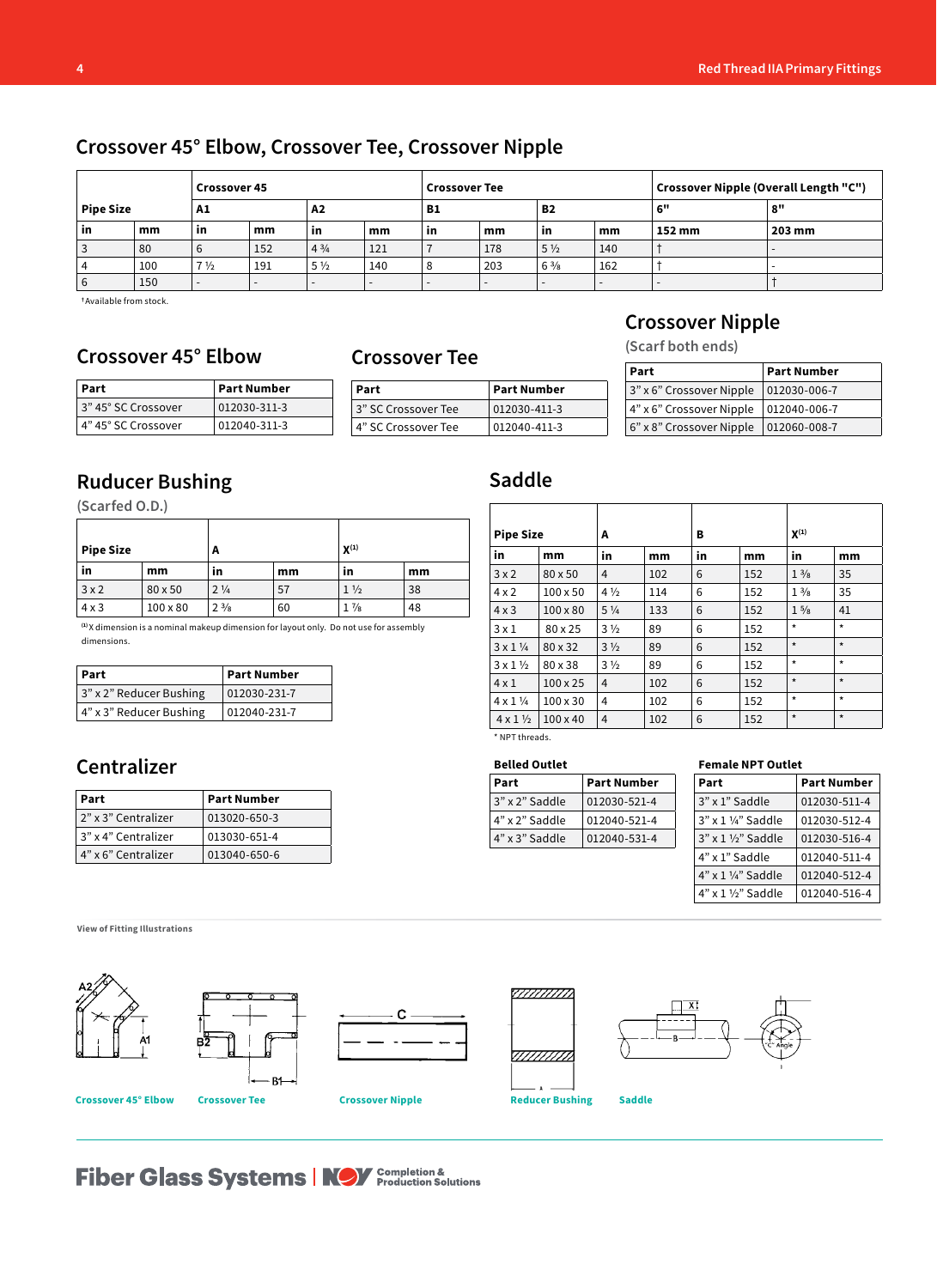# Sump Fittings

## **Double Wall Bonded Sump Entry/ Termination Fitting**

| <b>Pipe Size</b> |                | A              |     | в  |     |    |     |
|------------------|----------------|----------------|-----|----|-----|----|-----|
| in               | mm             | in             | mm  | in | mm  | in | mm  |
| 3(3x2)           | 80 (80 x 50)   | $6\frac{7}{8}$ | 175 | 4  | 102 | 4  | 102 |
| $4(4 \times 3)$  | 100 (100 x 80) | $6\frac{7}{8}$ | 175 | 4  | 102 | 5  | 127 |

| Part              | Part Number         |
|-------------------|---------------------|
| 3" Bonded Fitting | $ 012030 - 626 - 0$ |
| 4" Bonded Fitting | 012040-626-0        |

# **Bonded Sump Entry Fitting**

| <b>Pipe Size</b> |     | A  |     |                 |     |
|------------------|-----|----|-----|-----------------|-----|
| in               | mm  | in | mm  | in              | mm  |
| $\overline{2}$   | 50  | 6  | 152 | $2\frac{9}{16}$ | 65  |
| 3                | 18  | 6  | 152 | $3\frac{3}{4}$  | 95  |
| 4                | 100 | 6  | 152 | $4\frac{3}{4}$  | 121 |
| 6                | 150 | 6  | 152 | $6\frac{7}{8}$  | 175 |

| Part              | <b>Part Number</b> |
|-------------------|--------------------|
| 2" Bonded Fitting | 012020-622-0       |
| 3" Bonded Fitting | 012030-622-0       |
| 4" Bonded Fitting | 012040-622-0       |
| 6" Bonded Fitting | 012060-622-0       |

#### **Double Wall Gasketed Sump Entry/ Termination Fitting**

| <b>Pipe Size</b> |                | A              |     | в  |     |    |     |
|------------------|----------------|----------------|-----|----|-----|----|-----|
| in               | mm             | in             | mm  | in | mm  | in | mm  |
| 3(3x2)           | 80 (80 x 50)   | $6\frac{7}{8}$ | 175 | 4  | 102 | 4  | 102 |
| $4(4 \times 3)$  | 100 (100 x 80) | $6\frac{7}{8}$ | 175 | 4  | 102 | 5  | 127 |

| Part                | Part Number  |  |  |
|---------------------|--------------|--|--|
| 3" Gasketed Fitting | 012030-620-0 |  |  |
| 4" Gasketed Fitting | 012040-620-0 |  |  |

### **Concentric Reducer**

| <b>Pipe Size</b> |                 | $G \pm \frac{1}{8}$ |     | $H \pm \frac{1}{8}$ |    | $1 \pm \frac{1}{8}$ |    |
|------------------|-----------------|---------------------|-----|---------------------|----|---------------------|----|
| in               | mm              | in                  | mm  | in                  | mm | in                  | mm |
| $4 \times 3$     | $100 \times 80$ | 6                   | 152 | $2\frac{1}{2}$      | 64 | $2\frac{1}{2}$      | 64 |
| 5x4              | 125 x 100       |                     | 178 | $2\frac{1}{2}$      | 64 | $2\frac{1}{2}$      | 64 |
| 6x4              | 150 x 100       |                     | 178 | $3\frac{1}{4}$      | 83 | $2^{3/4}$           | 70 |

| Part                         | <b>Part Number</b> |
|------------------------------|--------------------|
| 4" x 3" Concentric Reducer   | 012040-238-3       |
| l 5" x 4" Concentric Reducer | 012050-238-3       |
| 6" x 4" Concentric Reducer   | 012060-238-3       |

**View of Fitting Illustrations**